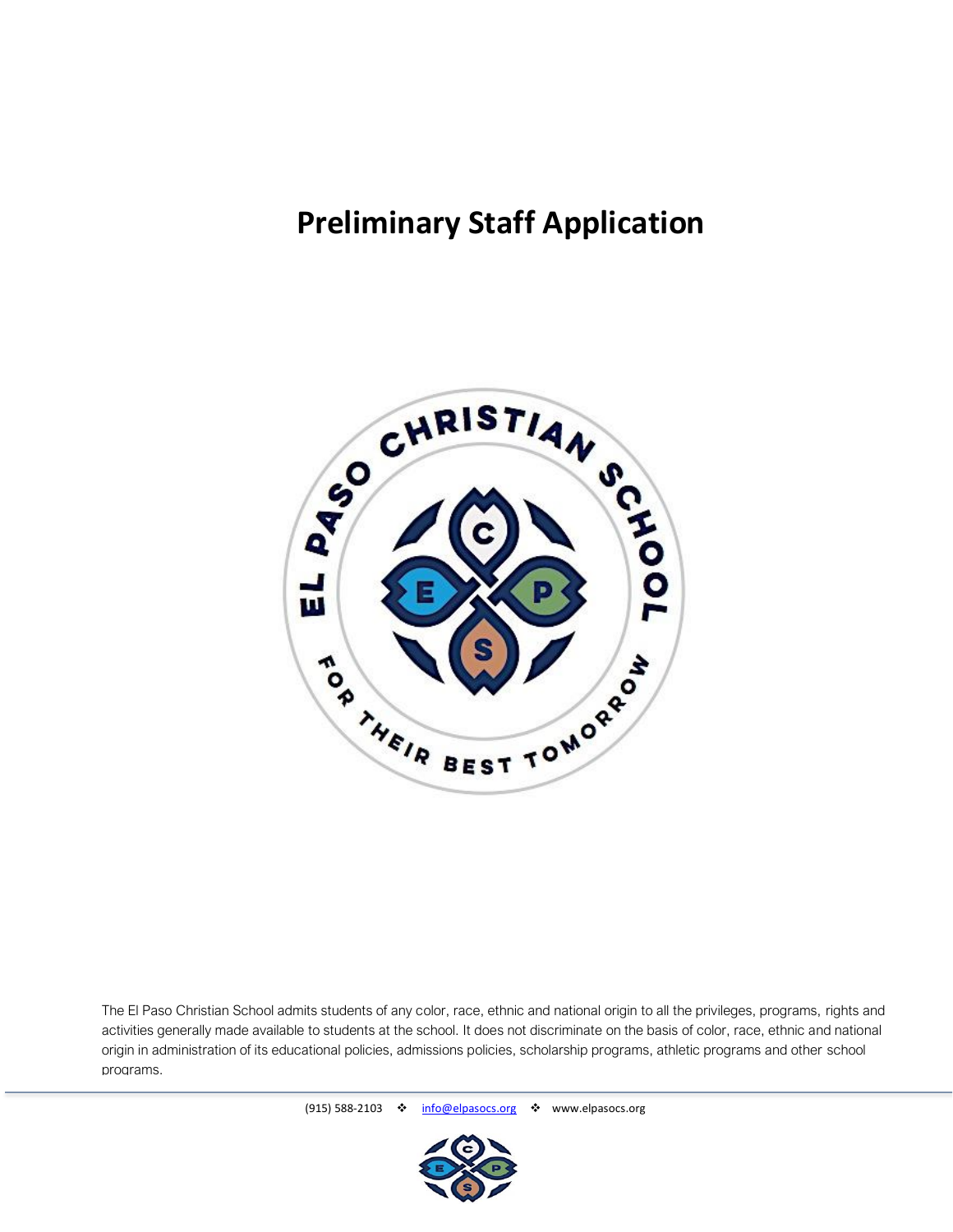## **Preliminary Staff Application**

Our school exists to provide a distinctive, biblically based education in a nurturing environment through which students are instilled with godly character, inspired to excel, and prepared for a life of enduring commitment to Christ. Your interest in being a part of such a ministry at the El Paso Christian School is greatly appreciated. We invite you to fill out this application and return it to our school office along with your resume.

We realize that the key to a successful Christian school is its staff. We are seeking applicants who are called into this ministry, who are professionally qualified, who have a love for children, and who exhibit by the pattern of their lives, a Christian role model.

We look forward to receiving your application. You may be contacted to come in and continue the application process. Thank you for your interest in the ministry of our school. It is our prayer that God will fulfill His perfect will in the lives of all applicants.

In His service, El Paso Christian School

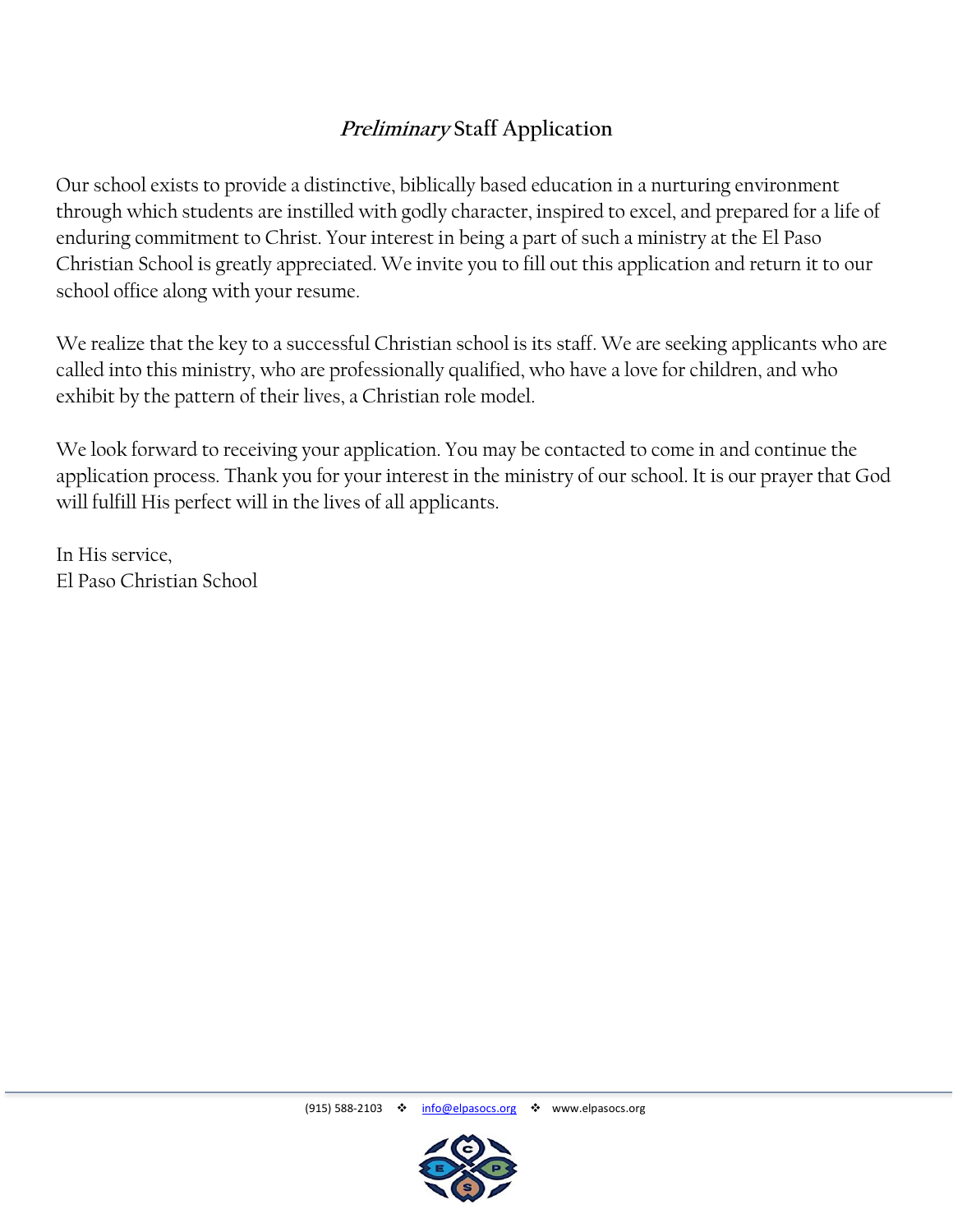| <b>POSITION DESIRED</b><br>()Daycare ()PreK4 ()Knd-2nd ()3rd-5th ()6th-8th<br>() Middle School Math () Middle School Grammar/Literature<br>() Middle School History/Science () Specialized teacher (P.E., music, Spanish, art, etc) |                                                                     |              |
|-------------------------------------------------------------------------------------------------------------------------------------------------------------------------------------------------------------------------------------|---------------------------------------------------------------------|--------------|
| Please list any activities, clubs or sports you would be capable of and willing to direct, sponsor, advise,<br>or coach.                                                                                                            |                                                                     |              |
|                                                                                                                                                                                                                                     |                                                                     |              |
|                                                                                                                                                                                                                                     |                                                                     |              |
| <b>CHRISTIAN BACKGROUND</b>                                                                                                                                                                                                         |                                                                     |              |
| Please briefly give a testimony of how you came to know the Lord:                                                                                                                                                                   |                                                                     |              |
|                                                                                                                                                                                                                                     |                                                                     |              |
|                                                                                                                                                                                                                                     |                                                                     |              |
|                                                                                                                                                                                                                                     |                                                                     |              |
|                                                                                                                                                                                                                                     | Church Membership                                                   |              |
| Church Name                                                                                                                                                                                                                         |                                                                     | Pastors Name |
| Are you a member in good standing? _________ How long have you been attending? ________                                                                                                                                             |                                                                     |              |
|                                                                                                                                                                                                                                     |                                                                     |              |
|                                                                                                                                                                                                                                     | $(915)$ 588-2103 $\cdot$ info@elpasocs.org $\cdot$ www.elpasocs.org |              |